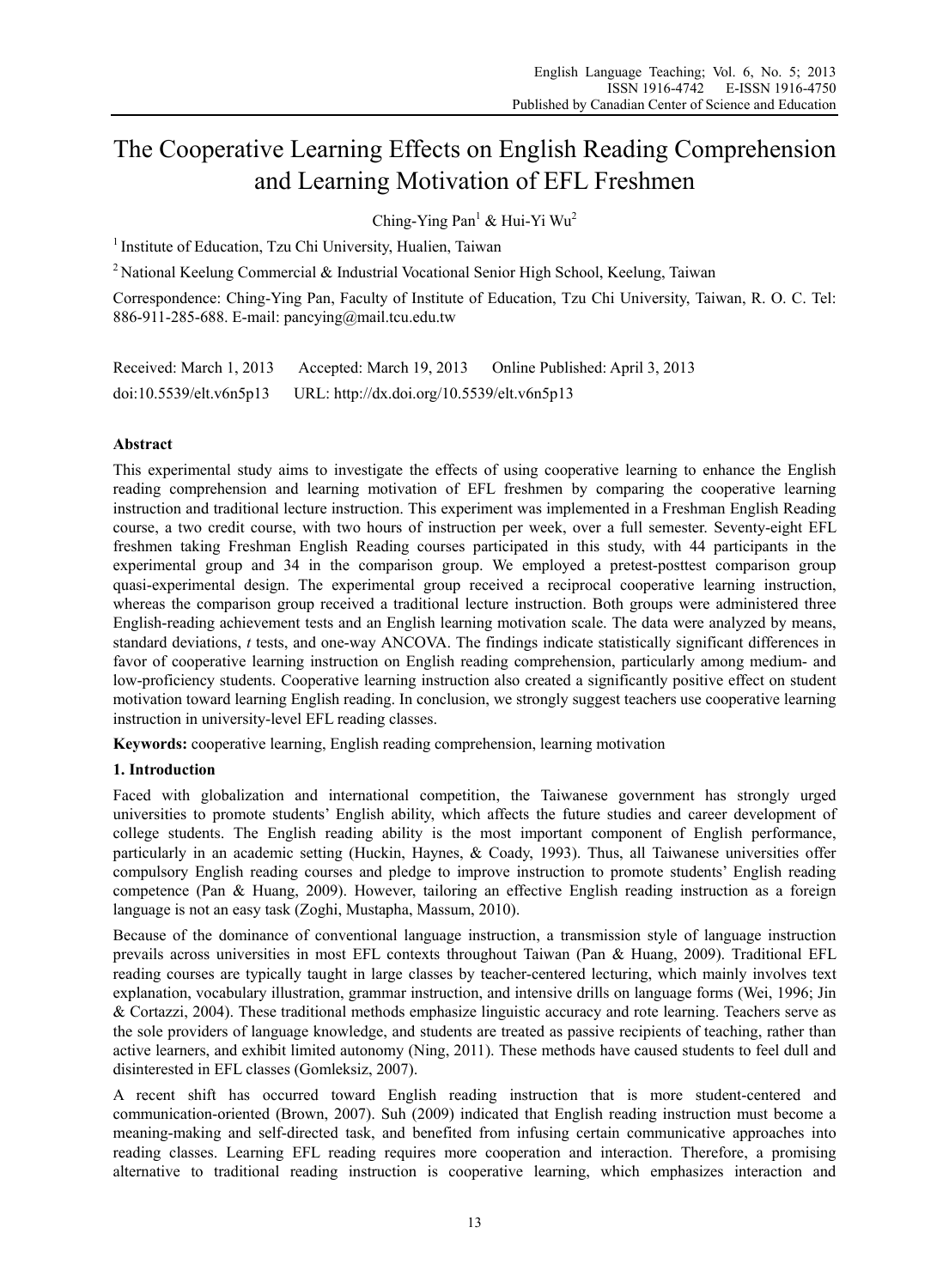communication and promotes the socio-linguistic competence of students (Bolukbas, Keskin, & Polat, 2011; Gomleksiz, 2007; Ning, 2011; Tsai, 2004).

Cooperative learning is one of the most remarkable and fertile areas of theory, research, and practice in education. In the past three decades, cooperative learning has become a widely used instructional procedure across different grade levels and subject areas (Tsai, 2005; Tseng, 2004). Using cooperative learning with college students enhances their learning motivation, knowledge retention, and understanding (Law, 2011; Liao, 2009; Suh, 2009).

Numerous studies have shown the effectiveness of cooperative learning with university-level students in EFL reading classes (Ghaith & El-Malak, 2004; Law, 2011; Liao & Oescher, 2009; Suh, 2009). Certain studies have shown that combining cooperative learning with English reading instruction creates student opportunities to interact with peers, increase peer communication and support, encourage reading-comprehension development, and lower anxiety (Gillies & Ashman, 2000). However, other studies have disproved the advantages of cooperative learning in English reading comprehension compared to traditional lecture-based instruction (Gladwin, & Stepp-Greany, 2008; Zoghi, Mustapha, Maasum, 2010). In Taiwan, however, English reading instruction within the framework of cooperative learning pedagogy has remained under-explored in university level education (Liao, 2009; Tsai, 2005). Kessler (1992) mentioned cooperative learning as a humanistic, pro-social form of education for second language learners. Consequently, in this study, we created a "humanistic and pro-social" cooperative learning environment for Freshmen English Reading classes, and compared it with traditional lecture-based instruction to explore the effects of cooperative learning instruction on English reading comprehension and learning motivation.

Three research questions represent the foci of this study:

1) Do EFL freshmen who receive cooperative learning instruction perform better on English reading comprehension examinations than those who receive traditional lecture instruction?

2) Do the two instructional methods affect the English learning motivation of EFL freshmen differently?

3) What are the EFL freshmen's views on cooperative learning after providing cooperative learning instruction?

## **2. Literature Review**

## *2.1 Cooperative Learning*

Cooperative learning is an instructional method whereby students in small groups collaborate to maximize one another's learning and to achieve mutual goals (Johnson, Johnson, & Smith, 1998). Cooperative learning was one of the most popular methods, and has been shown to have positive effects on various outcomes (Johnson & Johnson, 2002). This methodology has been widely used to teach various language skills, such as university English reading comprehension (Bolukbas, Keskin, Polat, 2011; Meng, 2010; Law, 2011), oral English (Fen, 2011; Pattanpichet, 2011), English writing (Roddy, 2009; Shih, 2011), and EFL courses (Morgan, Rosenberg, Wells, 2010; Suh, 2009; Tuan, 2010). Most studies on the effectiveness of cooperative learning have consistently indicated that this methodology promotes higher achievement, more positive interpersonal relationships, and higher self-esteem than do competitive or individualistic efforts (Gomleksiz, 2007; Johnson & Johnson, 1994).

Fosnot and Perry (2005) indicated that English reading materials could be learned through social interaction by undergoing re-definition and reconceptualization of the materials to become internalized. Reading skills are enhanced in a learning environment where learners interact and use language for socially constructing meaning (Zoghi, Mustapha, Massum, 2010). Practically employed cooperative learning helps learners participate in reading lessons effectively, create an abundant and healthy English learning environment, make language learning more meaningful, and increase acquisition (Bolukbas, Keskin, Polat, 2011).

The following characteristics should be evident in a cooperative learning classroom setting: positive interdependence, individual accountability, face-to-face interaction, social/interpersonal skills, group processing, and the opportunity for equal success (Johnson, Johnson, & Smith, 1991). Teacher roles should also shift from knowledge transmitters to thought mediators (Calderon, 1990). Teacher mediation involves facilitating, modeling and coaching. As effective facilitators, teachers intervene and assist in the problem-solving process, and assess group interactions and monitor how students are developing their language skills, which allows them to adjust their procedures to enhance student learning (Chen, 1998). Creating a safe, non-threatening, and learner-centered environment is also important for teachers to ensure that all students have opportunities to contribute to their group (Ning, 2011).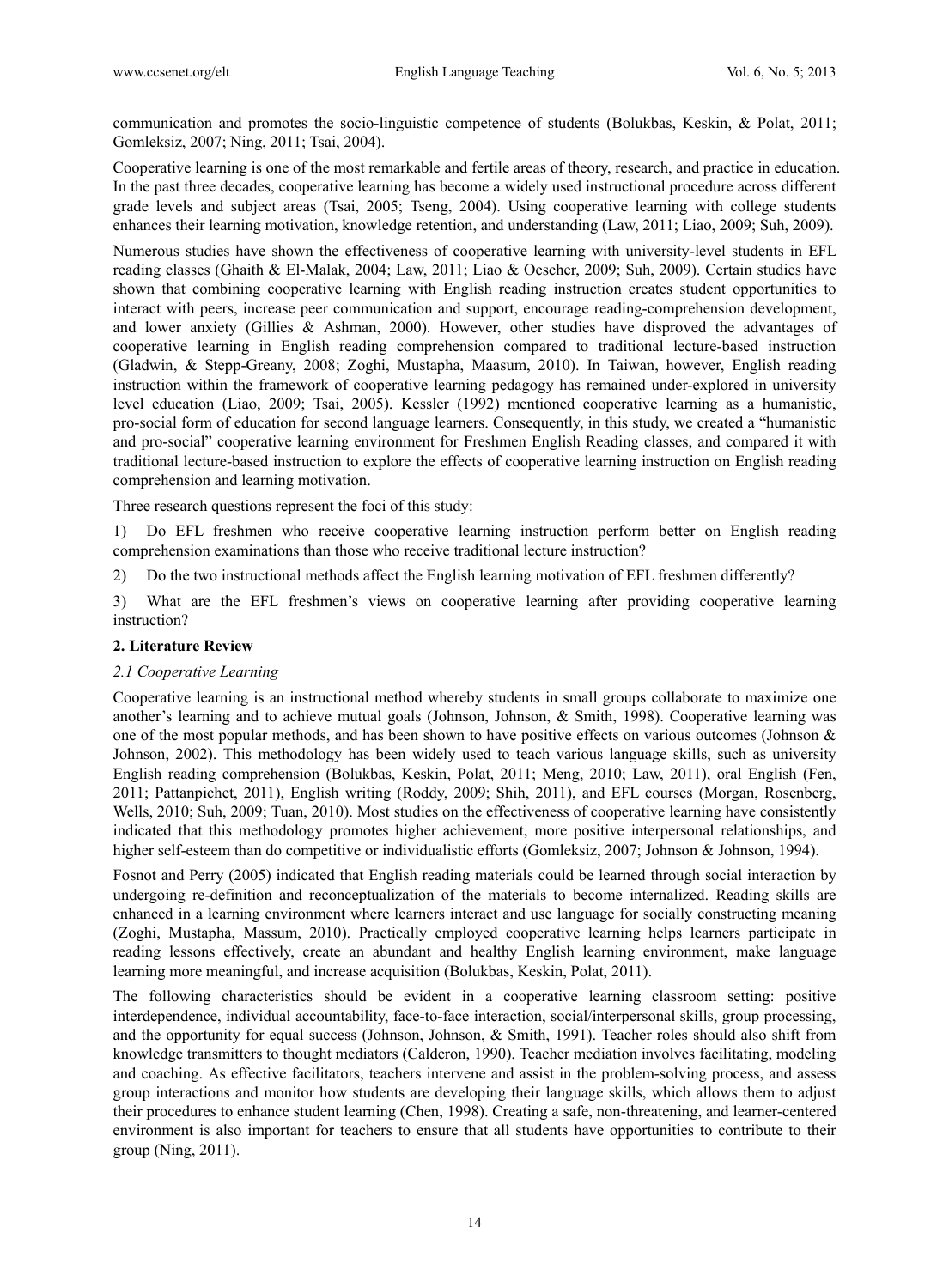# *2.2 Reciprocal Cooperative Learning*

We adopted reciprocal cooperative learning (RCL) as the cooperative learning instructional methodology for this study. RCL is modified from "interteaching," a strategy for enhancing the user-friendliness of behavioral arrangements in a college classroom. Boyce and Hineline (2002) introduced interteaching as a mutually probing, mutually informing conversation between two people. Interteaching retains certain key features of a personalized instructional system (Keller, 1968), reciprocal peer tutoring (Griffin & Griffin, 1998), and cooperative learning. Considerable class time is spent in an active and well-focused discussion among students. Brief lectures are conducted, but they address topics that students have identified as needing clarification (Boyce & Hineline, 2002).

The sequence of a typical interteaching session proceeds as follows. The instructor first designs and distributes a preparation guide consisting of various questions to lead students through the course material that will be discussed during the next class period. During the class period, students work in pairs and discuss questions contained in the preparation guide while the instructor moves from group to group to clarify information, evaluate student comprehension, and facilitate discussions. Students then complete an interteaching record sheet that informs the instructor of which questions were difficult to answer and which questions require review. The instructor then uses this information to construct a short, clarifying lecture to present during the next class period (Saville, Zinn, & Elliott, 2005).

We adopted RCL, which modified certain interteaching elements. Because SO3R reading strategies (Robinson, 1970) were used to facilitate student reading comprehension and for generating questions during the reading process as part of SQ3R, the questions students generated in RCL replaced the preparation guides designed by instructors in interteaching. For interteaching, pairs are formed as the basis of groups, and may frequently change partners. However, in RCL, students are assigned to small heterogeneous groups of three to four persons to collaborate for the entire semester. One reason for using long-term learning groups is that it particularly suits a large class context where students have diverse abilities and needs (Johnson, Johnson, & Holubec, 1998). The other reason is that it offers students more time to develop cooperative skills and build group cohesion.

The course in our study was designed such that all unit tasks would be completed within the same week; therefore, no interteaching record sheets were collected to guide instructor lectures. In RCL, after completing a group discussion, students were encouraged to ask questions regarding the text, and the instructor offered a brief lecture to clarify confusing texts, solve student problems, or both. At the end of the class, each student took a quiz individually that was frequently adopted in the cooperative learning class. This modified interteaching methodology is called RCL.

## **3. Method**

This section presents information on the research design, treatments, and instruments used in this study.

## *3.1 Research Design*

The experimental study was implemented in the Freshman English Reading course, a two-credit course, over a full semester. Nine units were assigned for study during the semester; six units were selected from The Norton Sampler (Cooley, 1997) and two stories and one essay were selected from other resources.

A pretest-posttest comparison group quasi-experimental design was employed. The sample comprised 78 EFL freshmen from different departments who were enrolled in two Freshman English Reading courses with the researcher as the instructor; one was assigned as the experimental group  $(n = 44)$ , and the other was assigned as the comparison group  $(n = 34)$ . The experimental group was exposed to RCL instruction, whereas the comparison group received traditional lecture instruction. Both groups had the same learning materials, schedule, tests, and instructor; the sole difference was the instructional method.

The Intermediate Level Reading Comprehension Test of the General English Proficiency Test (GEPT) and the English Learning Motivation Scale were administered as pretests to measure the entry level of each group before the experiment. Two midterm examinations and one final examination were given to check the students' English reading outcome. The English Learning Motivation Scale was administered again at the end of the semester to determine the variations of students' learning motivation. The experimental design for our study is shown in Table 1.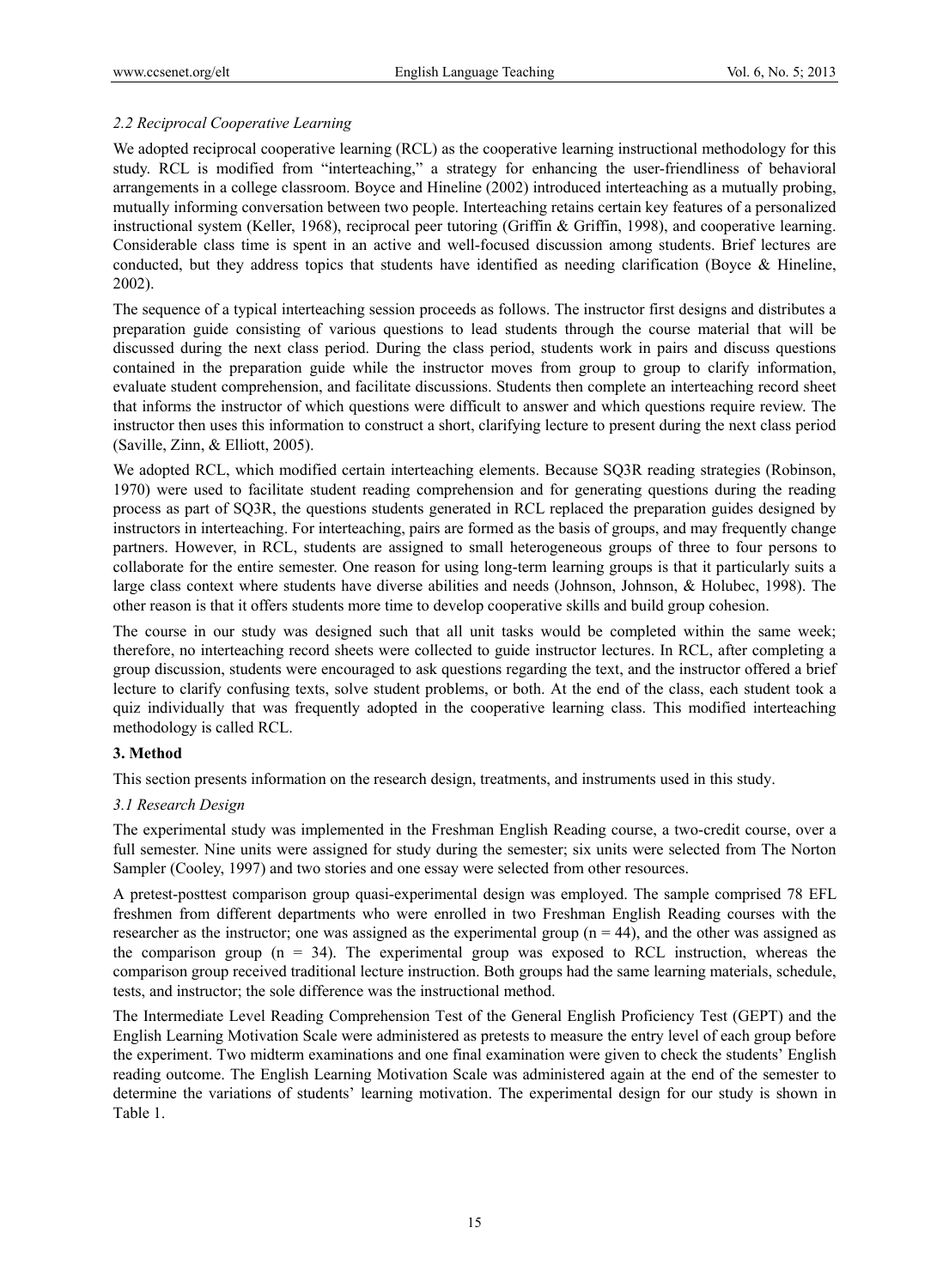| Groups       | <b>Instructional Methods</b>    | Pretest | Treatments | Posttest |
|--------------|---------------------------------|---------|------------|----------|
| Experimental | Reciprocal cooperative learning |         |            |          |
| group        | instruction                     |         |            |          |
| Comparison   | Traditional lecture instruction |         | Ã٥         |          |
| group        |                                 |         |            |          |

#### Table 1. Experiment design for the study

 $X_1$ : The experimental group received "reciprocal cooperative learning instruction"

 $X_2$ : The comparison group received "traditional lecture instruction"

O1, O2: Pretests included the intermediate GEPT Reading Comprehension Test and the English Learning Motivation Scale

 $O_3$ ,  $O_4$ : Two midterms and one final examination were the reading comprehension posttests

The English Learning Motivation Scale was the posttest of student motivation.

Only experimental group students took the "Cooperative Learning Survey"

## *3.2 Treatment*

3.2.1 Reciprocal Cooperative Learning Instruction

The experimental group received RCL instruction. The experimental group students were sorted into small heterogeneous groups of three to four members based on GEPT pretest scores at the beginning of the experiment. In the first two weeks of the experiment, the instructor spent about 15 minutes each week guiding students to practice RCL strategies and skills through explanation and coaching. In the RCL classroom, students were asked to preview the unit text and prepare individual questions before class, and then bring the questions to class for cooperative learning. During class collaboration, group members clarified word meanings and confusing texts, and then engaged in a discussion to determine the answers to their questions. During group discussions, the instructor helped students resolve misunderstandings, offered feedback, and facilitated discussions. Following a group discussion, students were encouraged to ask questions on the text they had read, and the teacher offered a brief lecture to clarify any confusing text and resolve their questions. Finally, students were tested individually with a unit reading comprehension quiz developed by the instructor.

#### 3.2.2 Traditional Lecture Instruction

The comparison group received the traditional lecture instruction, or teacher-centered instruction. In traditional lecture classroom, students were asked to preview the text for each unit before class, and the teacher instructed the whole class by explaining the text paragraph by paragraph, focusing on English syntax and semantics. The teacher interacted with students by asking questions and leading a discussion. After finishing each unit, students were tested individually on the material.

## *3.3 Instrumentation*

We used four research instruments as listed below.

## 3.3.1 Intermediate GEPT Reading Comprehension Test

The intermediate GEPT Reading Comprehension Test was used as the pretest to assess the English reading comprehension proficiency of both student groups. It comprises 45 multiple choice items of vocabulary, cloze, and comprehension of short passages. GEPT test was commissioned by the Ministry of Education in Taiwan. It provides individuals with a gauge of their English language proficiency and assist employers and educational institutions in selection and placement. The rigorous procedures of test construction and administration ensure that the high quality, validity, and reliability of the GEPT are maintained (Roever & Pan, 2008). The reliability indices for the GEPT Reading tests fall between 0.87 and 0.91.

## 3.3.2 English Reading Achievement Tests

English reading achievement tests assess whether different instructional methods induce varied performance in English reading comprehension. The researchers developed the reading achievement tests including two midterms and one final examination. After completing three units, students were given a summative examination to assess their overall reading comprehension of the three units. Item formats included vocabulary, cloze, translation, and short-answer questions. To ensure the content validity of the tests, another expert was invited to evaluate and validate them. To ensure good inter-scorer reliability, all examinations were independently rated by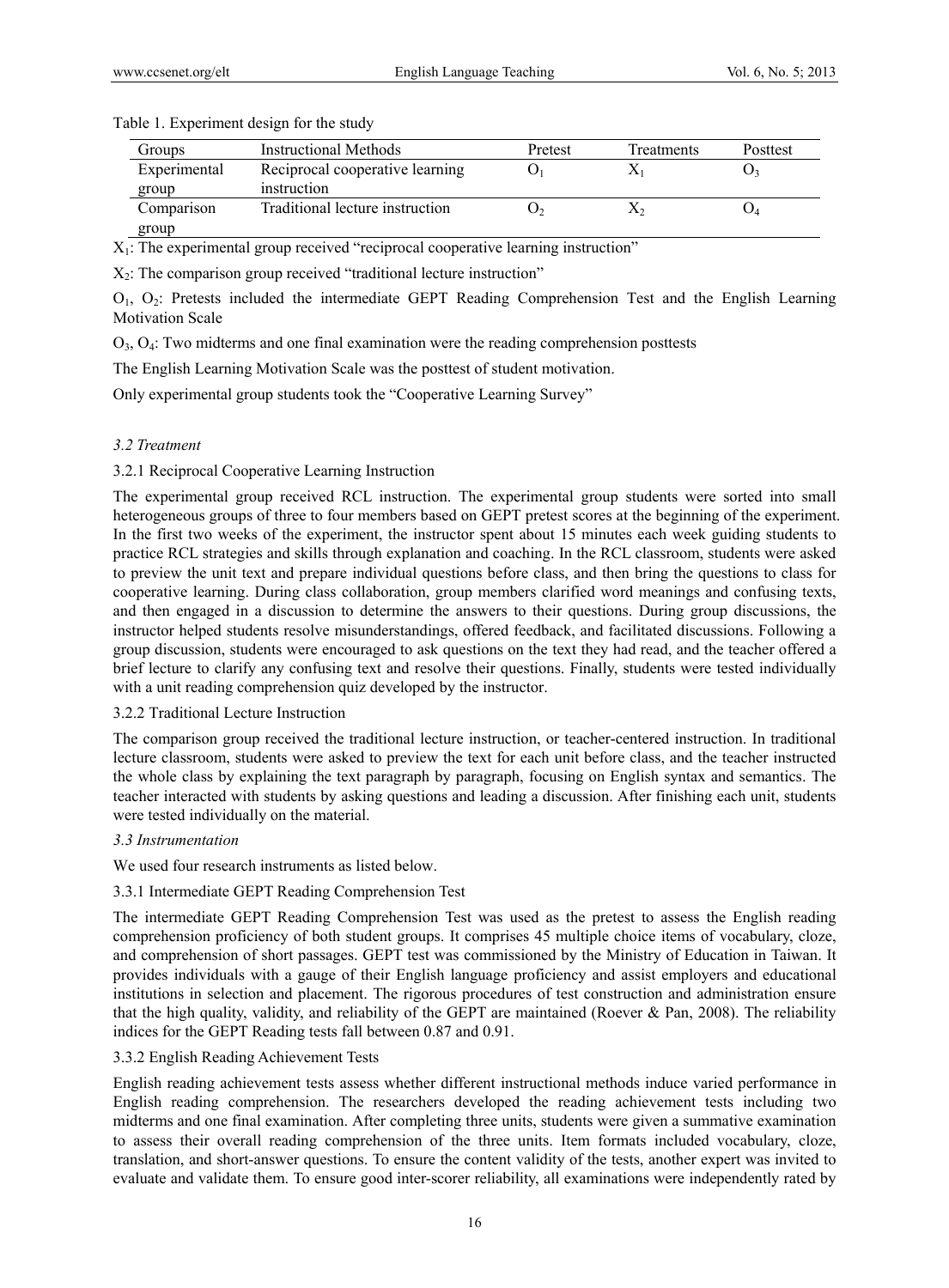two teachers.

3.3.3 English Learning Motivation Scale

The English Learning Motivation Scale was revised from the Peng scale (2002) consisting of five factors: liking, dedication, self-efficacy, intrinsic motivation, and extrinsic motivation (See Appendix I). The scale consists of thirty-seven 5-point Likert-type items, ranging from 1 "strongly disagree" to 5 "strongly agree," and a higher score indicates greater motivation. Its Cronbach's  $\alpha$  for whole scale is 0.95, for liking is .85, for dedication is .83, for self-efficacy is .83, for intrinsic motivation is .62, and for extrinsic motivation is .92. The proportion of variance explained is 62.1%.

#### 3.3.4 Cooperative Learning Survey

At the end of this experiment, the experimental group students were asked to complete the Cooperative Learning Scale to reveal their views on the use of RCL, which consisting of thirteen 5-point Likert-type items and four factors: (1) active learning, (2) group discussion, (3) views of cooperative learning, (4) interaction (See Appendix II).

#### *3.4 Data Analyses*

The data were analyzed using the software package SPSS 14. To understand the effects of cooperative learning instruction, pretest and posttest results were compared, and *t* tests and one-way ANCOVA were conducted to determine whether the differences were significant. The effect size is an objective and standardized measure of the magnitude of observed effect. In this study we adopted Cohen's criteria to interpret the effect sizes. According to Cohen (1988), the values of effect size, .059> $\eta^2$  >.01, .138> $\eta^2$  >.059,  $\eta^2$  >.138 are indicative of a small, a medium, and a large effect respectively.

#### **4. Research Findings**

The research findings correspond to the three research questions: the improvement of English reading comprehension, learning motivation, and the experimental group student views on reciprocal cooperative learning.

#### *4.1 Improvement of English Reading Comprehension*

## 4.1.1 Pretests for English Reading Comprehension

Table 2 presents the results of the independent group *t* test by comparing the pretest mean scores of the GEPT Reading Comprehension Test. Table 2 shows the mean scores for both groups to be 69.06 and 70.06, respectively; no statistically significant difference was found in English reading comprehension pretest scores  $(t_{(76)} = -0.74, p$  $= .463 > .05$ ). The result indicates that the 2 groups were at a similar level of English reading comprehension competence before the experiment.

Table 2. Independent group *t* test on GEPT reading comprehension pretest scores of the experimental group and comparison group

|                    | n=44  | Experimental group | $n=34$ | Comparison group    |        |    |     |
|--------------------|-------|--------------------|--------|---------------------|--------|----|-----|
|                    | M     | SГ                 | M      | _ں ب                |        | Q1 |     |
| <b>GEPT</b> scores | 69.06 |                    | 70.06  | $\mathbf{r}$<br>.04 | $\sim$ |    | 463 |

Based on the pretest GEPT reading comprehension scores, we separated each group into 3 subgroups: high, medium, and low proficiency. Table 3 presents the means and standard deviations of the 3 subgroups and independent group *t* test results from comparing the 3 subgroups. The means for the 2 high-proficiency groups are 73.4 and 78.0, respectively; the *t* test result shows a significant difference between them  $(t_{(25)} = -.3.41, p$  $=$  .002  $\le$  .05); however, the high-proficiency comparison group outperformed the high-proficiency experimental group. The means for the 2 medium-proficiency groups are 68.80 and 68.18, respectively, which are close. The means for the 2 low-proficiency groups are 64.93 and 63.27, respectively, which are also close. No statistically significant differences were found between the medium- and low-proficiency subgroups, indicated as follows:  $t_{(24)} = .65$  ( $p = .527 > .05$ ),  $t_{(23)} = 1.95$  ( $p = .070 > .05$ ). This finding proves that the medium- and low-proficiency subgroups of both groups were at a similar level of English reading comprehension competence before the experiment.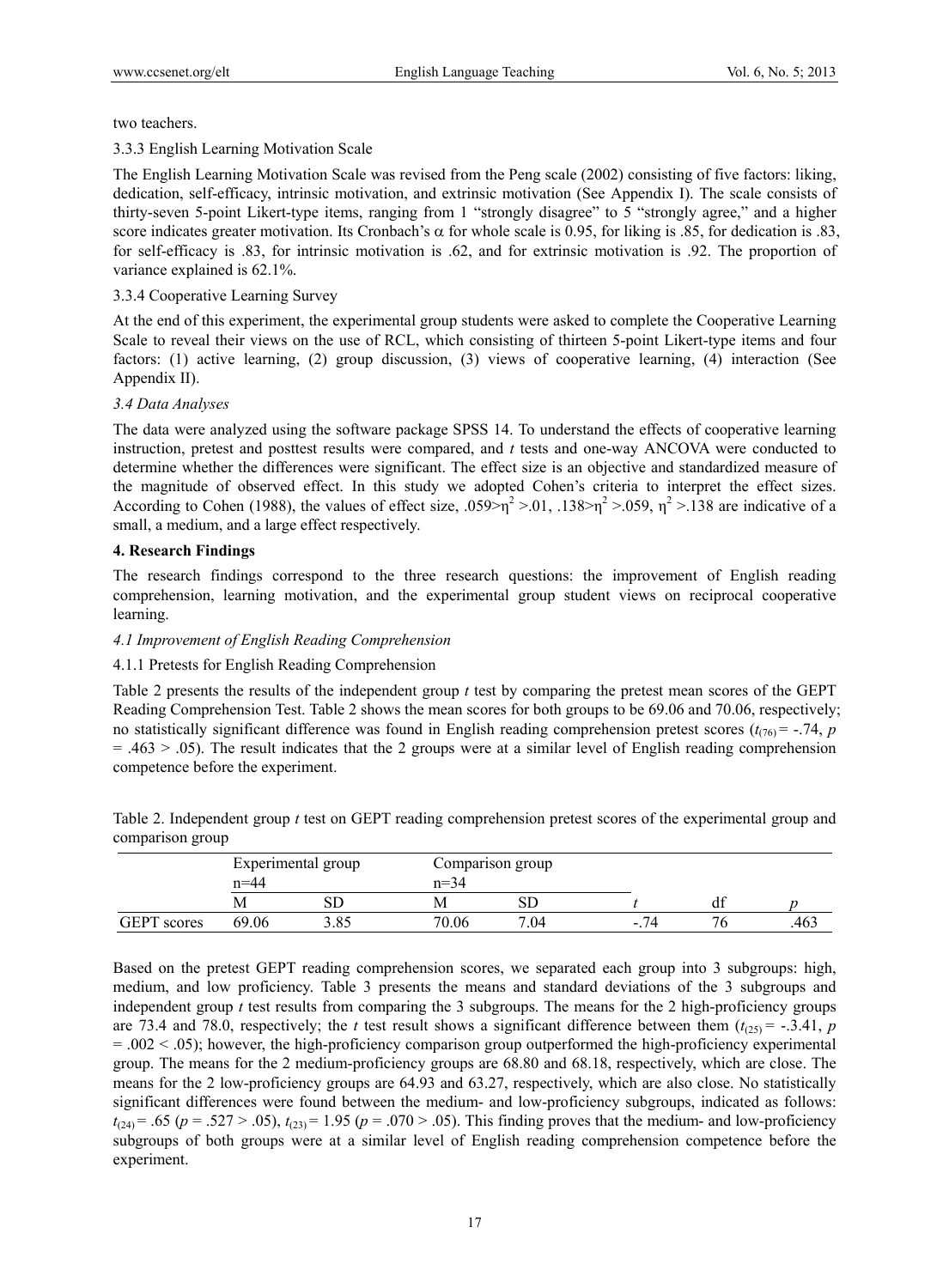|                                  |    | Experimental group |           |    | Comparison group |      |            |    |      |
|----------------------------------|----|--------------------|-----------|----|------------------|------|------------|----|------|
|                                  | n  | М                  | <b>SD</b> | n  | М                | SD   |            | df |      |
| High<br>proficiency group        | 15 | 73.40              | 2.23      | 12 | 78.00            | 4.61 | $-3.41$ ** | 25 | .002 |
| Medium<br>proficiency group      | 15 | 68.80              | 1.06      |    | 68.18            | .94  | .65        | 24 | .527 |
| Low<br>proficiency group<br>$**$ | 14 | 64.93              | 1.49      | -1 | 63.27            | 2.49 | 195        | 23 | .070 |

Table 3. Independent group *t* tests on GEPT reading comprehension pretest scores of the three subgroups between the experimental group and comparison group

#### $\gamma p < 0.01$

#### 4.1.2 Posttests for English Reading Comprehension

4.1.2.1 Comparisons between the Experimental Group and Comparison Group

We conducted one-way ANCOVA with the pretest GEPT reading comprehension scores as the covariants to examine the posttest scores of three summative reading comprehension examinations to determine the difference in English reading comprehension between the experimental and comparison groups. The results are summarized in Table 4.

Table 4. One-way ANCOVA on English reading comprehension posttest scores between the experimental group and comparison group

|                               |        | Experimental Group |        |          | Comparison group |        |            |     |
|-------------------------------|--------|--------------------|--------|----------|------------------|--------|------------|-----|
|                               | $n=40$ |                    |        | $n = 34$ |                  |        |            |     |
|                               | М      | SD                 | Adi. M | M        | SD               | Adi. M |            |     |
| 1 <sup>st</sup> Mid-term Exam | 105.2  | 223                | 105.9  | 85.6     | 24.2             | 84.9   | $17.32***$ | .20 |
| $2nd$ Mid-term Exam           | 74.3   | 14.9               | 74.9   | 63.1     | 13.9             | 62.3   | $16.47***$ | .19 |
| Final Exam                    | 82.0   | 18.7               | 82.8   | 70.6     | 13.6             | 69.7   | $12.32***$ |     |
| **<br>***<br>p < 0.01<br>.001 |        |                    |        |          |                  |        |            |     |

As shown in Table 4, the reading comprehension adjusted mean scores of the experimental group were all higher than the scores of the comparison group. One-way ANCOVA showed significant differences between the 2 groups in the three summative examinations: for 1<sup>st</sup> midterm exam (F<sub>(1,71)</sub> = 17.32,  $p = .000$ ), for 2<sup>nd</sup> midterm exam (F<sub>(1,71)</sub> = 16.47, *p* = .000), and for final exam (F<sub>(1,71)</sub> = 12.32, *p* = .001). The effect size as measured by eta squared  $(\eta^2)$  was at .20, .19, and .15, respectively, each of which was considered a large effect. The results indicate that RCL instruction enhanced and promoted English reading comprehension performance in the experimental student group more than traditional lecture instruction did.

## 4.1.2.2 Comparisons between Proficiency Subgroups

Tables 5, 6, and 7 present the results of one-way ANCOVA comparing the 3 subgroups between the experimental group and comparison group. Table 5 shows no significant differences of the three pairs of adjusted mean scores from reading comprehension examinations of the high-proficiency groups: for 1<sup>st</sup> midterm exam ( $F_{(1,23)}$  = 1.45, *p*  $= .24 > .05$ , for 2<sup>nd</sup> midterm exam (F<sub>(1,23)</sub> = .67,  $p = .42 > .05$ ), and for final exam (F<sub>(1,23)</sub> = 1.40,  $p = .25 > .05$ ). Table 6 shows that the experimental medium-proficiency group significantly outperformed the comparison medium-proficiency group on three summative examinations: for 1<sup>st</sup> midterm exam ( $F_{(1,21)} = 7.76$ ,  $p = .010$ ), for 2<sup>nd</sup> midterm exam ( $F_{(1,21)} = 6.38$ ,  $p = .020$ ), and for final exam ( $F_{(1,21)} = 7.77$ ,  $p = .012$ ). The effect size as measured by eta squared  $(\eta^2)$  was at .275, .233, and .29, respectively, each of which was considered a large effect. Table 7 shows that the experimental low-proficiency group significantly outperformed the comparison low-proficiency group on two summative examinations: for 1<sup>st</sup> midterm exam ( $F_{(1,21)}$  = 4.76, *p* = .041), and for  $2^{nd}$  midterm exam (F<sub>(1,21)</sub> = 4.94,  $p = 0.038$ ). The effect size as measured by eta squared (η<sup>2</sup>) was at .185, .198, and .139, respectively, each of which was considered a large effect. It can be concluded that the RCL instruction effectively enhanced the English reading comprehension of the medium- and low-proficiency experimental groups.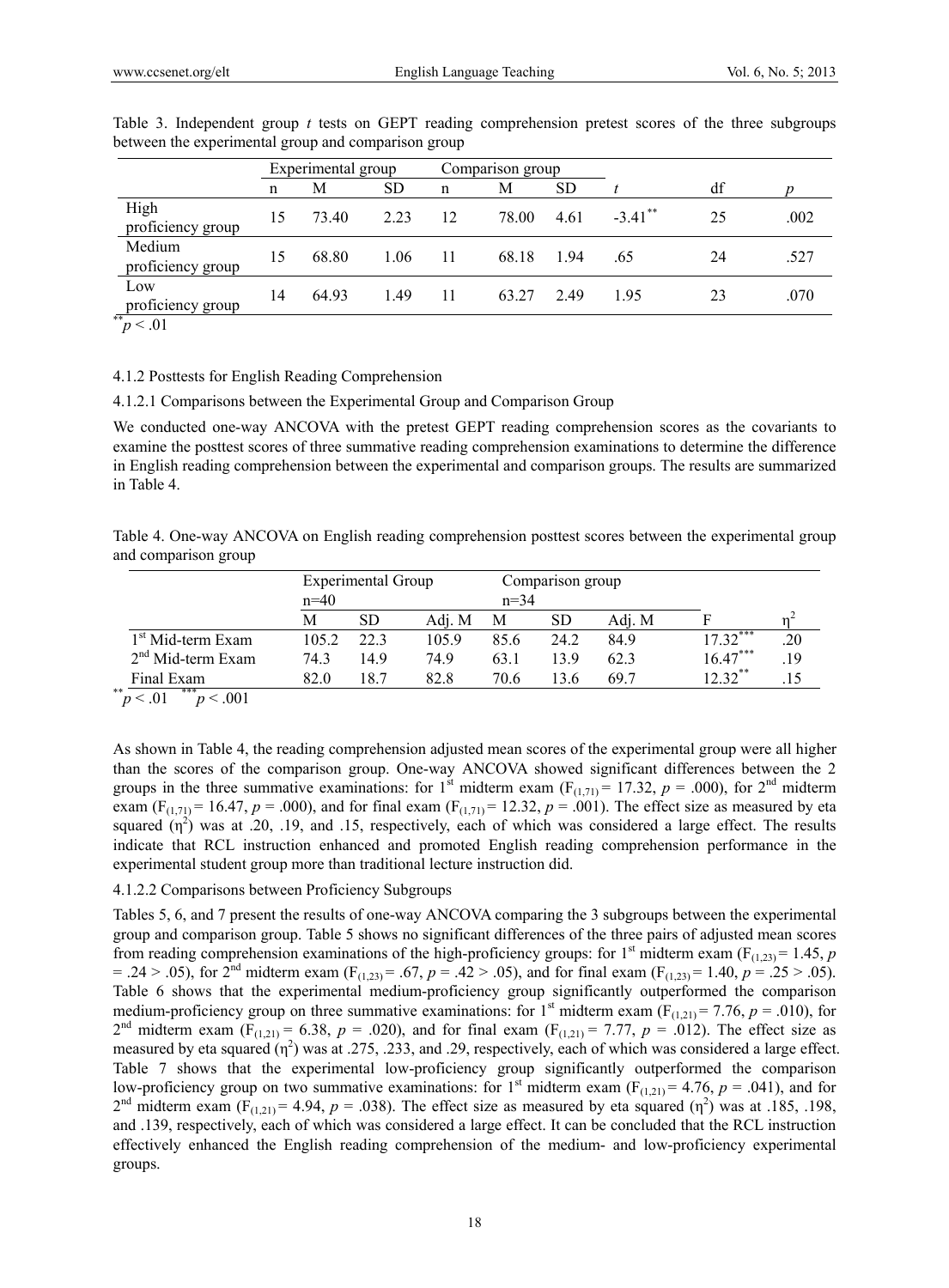|                               | <b>Experimental Group</b> |           |          | Comparison group |           |        |      |      |
|-------------------------------|---------------------------|-----------|----------|------------------|-----------|--------|------|------|
|                               | $(n=14)$                  |           | $(n=12)$ |                  |           |        |      |      |
|                               | Μ                         | <b>SD</b> | Adi. M   | M                | <b>SD</b> | Adi. M |      |      |
| 1 <sup>st</sup> Mid-term Exam | 109.2                     | 21.8      | 109.0    | 98.5             | 12.44     | 98.6   | 1.45 | .059 |
| $2nd$ Mid-term Exam           | 76.3                      | 11.8      | 77.1     | 73.9             | 8.80      | 72.9   | 0.67 | .028 |
| Final Exam                    | 88.1                      | 12.4      | 88.4     | 82.6             | 8.46      | 82.3   | 1.40 | .058 |

Table 5. One-way ANCOVA on English reading comprehension posttest scores for high-proficiency groups between the experimental group and comparison group

Table 6. One-way ANCOVA on English reading comprehension posttest scores for medium-proficiency groups between the experimental group and comparison group

|                               |          | <b>Experimental Group</b> |        |          | Comparison group |        |            |      |
|-------------------------------|----------|---------------------------|--------|----------|------------------|--------|------------|------|
|                               | $(n=13)$ |                           |        | $(n=11)$ |                  |        |            |      |
|                               | М        | <b>SD</b>                 | Adj. M | М        | <b>SD</b>        | Adj. M |            |      |
| 1 <sup>st</sup> Mid-term Exam | 108.7    | 14.36                     | 107.5  | 88.3     | 22.90            | 89.6   | 7.76       | .275 |
| $2nd$ Mid-term Exam           | 74.9     | 12.42                     | 74.8   | 62.5     | 10.27            | 62.6   | $6.38^{*}$ | .233 |
| Final Exam                    | 80.0     | 12.77                     | 799    | 66.8     | 5.93             | 66.9   | $7.77*$    | .290 |
| $p^* > .05$                   |          |                           |        |          |                  |        |            |      |

Table 7. One-way ANCOVA on English reading comprehension posttest scores for low-proficiency groups between the experimental group and comparison group

|                               |          | Experimental Group |        |          | Comparison group |        |      |      |
|-------------------------------|----------|--------------------|--------|----------|------------------|--------|------|------|
|                               | $(n=13)$ |                    |        | $(n=11)$ |                  |        |      |      |
|                               | M        | <b>SD</b>          | Adj. M | М        | SD               | Adj. M |      |      |
| 1 <sup>st</sup> Mid-term Exam | 97.5     | 28 34              | 96.90  | 68.9     | 26.95            | 69.56  | 4.76 | .185 |
| $2nd$ Mid-term Exam           | 71.5     | 20.06              | 69.83  | 50.8     | 12.45            | 52.92  | 4.94 | 198  |
| Final Exam                    |          | 27.26              | 77.83  | 59.8     | 12.73            | 59.40  | 3.22 | .139 |
| $\frac{1}{2}$ $\frac{1}{2}$   |          |                    |        |          |                  |        |      |      |

 $p<.05$ 

Two teachers rated the three summative examinations, in which most items are open-ended questions. Table 8 shows the inter-scorer reliability for the two raters' scores. The Spearman correlations of the raters' scores were between .887 and .987 (*p* = .000), respectively. The high correlations between rater scores indicate that scores rated by the two teachers are relatively consistent.

Table 8. Inter-scorer reliability for two teachers to score three examinations

|                                | Experimental group |      |           | Comparison group |  |  |
|--------------------------------|--------------------|------|-----------|------------------|--|--|
|                                |                    |      |           |                  |  |  |
| 1 <sup>st</sup> Mid-term Exam  | $.987***$          | .000 | $.976***$ | .000             |  |  |
| $2nd$ Mid-term Exam            | $.887***$          | .000 | $.935***$ | .000             |  |  |
| Final Exam<br><b>Standards</b> | $952***$           | .000 | $.943***$ | .000             |  |  |

\*\*\*  $p$ <.001  $r =$  Spearman correlation coefficient

# *4.2 English Learning Motivation*

# 4.2.1 Pretest for English Learning Motivation

To assess homogeneity of the English learning motivation for the 2 groups, an independent group *t* test was conducted to check the results of the English Learning Motivation Scale administered before the experiment. The results are shown in Table 9. No statistically significant difference was found between the 2 groups, based on the five factors and total English learning motivation scores. These results proved that the 2 groups had similar English learning motivation at the beginning of this experiment.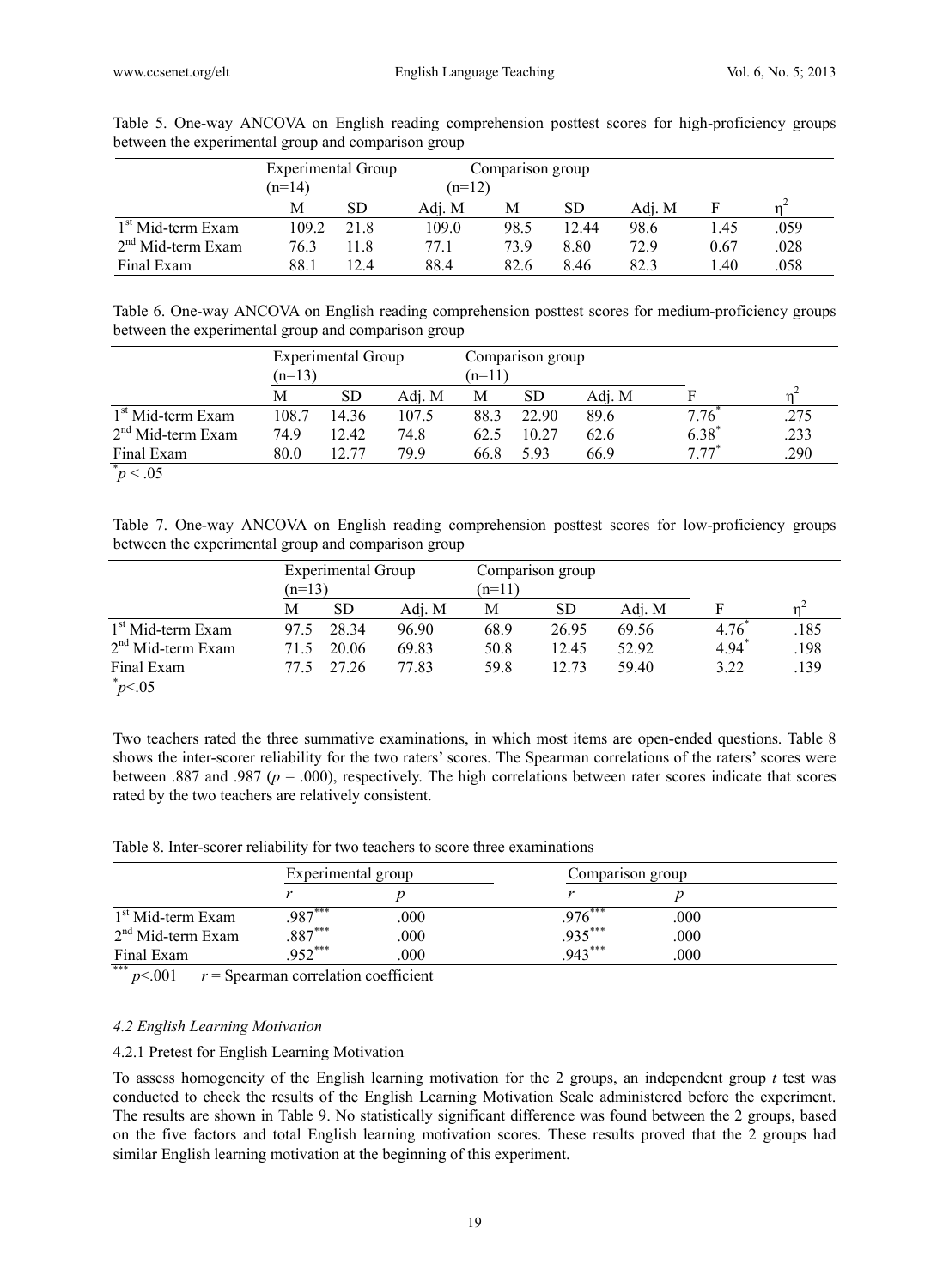|               | Experimental group<br>N=43 |       | Comparison group<br>$N = 34$ |           |          |    |      |
|---------------|----------------------------|-------|------------------------------|-----------|----------|----|------|
|               | M                          | SD    | М                            | <b>SD</b> |          | df |      |
| Liking        | 18.93                      | 2.79  | 20.26                        | 4.21      | $-1.59$  | 75 | .117 |
| Dedication    | 23.26                      | 3.19  | 23.26                        | 4.01      | $-.011$  | 75 | .991 |
| Self-efficacy | 22.14                      | 3.17  | 22.41                        | 3.49      | $-.358$  | 75 | .721 |
| Intrinsic     | 15.00                      | 3.26  | 15.29                        | 3.86      | $-.363$  | 75 | .718 |
| Extrinsic     | 46.44                      | 6.52  | 48.32                        | 5.55      | $-1.341$ | 75 | .184 |
| Total score   | 125.77                     | 14.04 | 129.56                       | 15.76     |          | 75 | .268 |

Table 9. Independent group *t* test on English learning motivation pretest scores between the experimental group and comparison group (N=77)

#### 4.2.2 Posttest for English Learning Motivation

Table 10 presents the paired *t* test results of the comparison pretests and posttests of English learning motivation for the experimental group. The experimental group had positive promotion on each motivation factor after one semester of intervention, and promotions were statistically significant in liking, dedication, self-efficacy, and total score: for liking  $(t_{(39)} = -.3.81, p = .000)$ , for dedication  $(t_{(39)} = -.4.07, p = .000)$ , for self-efficacy  $(t_{(39)} = -.3.87, p = .000)$  $p = .000$ , and for total score ( $t_{(39)} = .3.80$ ,  $p = .000$ ). These findings show the effectiveness of RCL instruction in promoting student English learning motivation.

Table 10. Paired *t* test on pretests and posttests of English learning motivation for the experimental group

|                            | Pretest  |                |              | Posttest |                |              |                        |          |              |
|----------------------------|----------|----------------|--------------|----------|----------------|--------------|------------------------|----------|--------------|
|                            | n        | Μ              | <b>SD</b>    | n        | М              | SD           |                        | df       |              |
| liking                     | 40       | 18.93          | 2.83         | 40       | 20.83          | 3.01         | $-3.81$ <sup>***</sup> | 39       | .000         |
| dedication                 | 40       | 23.38          | 3.15         | 40       | 25.70          | 3.32         | $-4.07***$             | 39       | .000         |
| self-efficacy<br>intrinsic | 40<br>40 | 22.20<br>15.05 | 3.03<br>3.28 | 40<br>40 | 24.43<br>15.68 | 2.81<br>3.64 | $-3.87***$<br>$-1.19$  | 39<br>39 | .000<br>.241 |
| extrinsic                  | 40       | 46.63          | 6.42         | 40       | 48.18          | 6.66         | $-1.52$                | 39       | .136         |
| Total score<br>***         | 40       | 26.<br>18      | .92<br>3     | 40       | 134.80         | 5.56         | $-3.80$                | 39       | .000         |
| 0.01                       |          |                |              |          |                |              |                        |          |              |

 $p < .001$ 

Table 11 presents the paired *t* test results of the comparison pretests and posttests of English learning motivation for the comparison group. Only limited positive promotions of English learning motivation were found in the comparison group; by contrast, the extrinsic motivation was attenuated. These findings show that traditional lecture instruction did not promote student English learning motivation.

Table 11. Paired *t* test on pretest and posttest of English learning motivation for the comparison group

|               | Pretest |       |      | Posttest |        |               |        |    |      |
|---------------|---------|-------|------|----------|--------|---------------|--------|----|------|
|               |         |       | SD   |          |        | SГ            |        |    |      |
| liking        | 29      | 20.14 | 4.15 | 29       | 19.86  | 4.16          | .42    | 28 | .678 |
| dedication    | 29      | 23.52 | 4.09 | 29       | 23.66  | 3.98          | $-.18$ | 28 | .862 |
| Self-efficacy | 29      | 22.31 | 3.52 | 29       | 22.55  | 4.11          | $-.42$ | 28 | .675 |
| intrinsic     | 29      | 15.14 | 4.06 | 29       | 15.31  | 4.15          | $-.39$ | 28 | .697 |
| extrinsic     | 29      | 48.07 | 5.50 | 29       | 45.62  | 6.98          | 1.92   | 28 | .065 |
| Total score   | 29      | 2917  |      | 29       | 127.00 | $\mathcal{L}$ | 76     | 28 | 456  |

We used one-way ANCOVA to compare post motivation mean differences between the experimental and comparison groups, with prior English learning motivation scores as the covariant. The results are summarized in Table 12.

The initial analysis of the English learning motivation pretest scores showed no significant differences between the experimental group and comparison group. However, after a semester of intervention, the experimental group gained significantly higher motivation scores than the comparison group on liking, dedication, self-efficacy, extrinsic motivation, and total score: for liking  $(F_{(1,66)} = 4.96, p = .029)$ , for dedication  $(F_{(1,66)} = 6.78, p = .011)$ , for self-efficacy ( $F_{(1,66)} = 6.83$ ,  $p = .011$ ), for extrinsic motivation ( $F_{(1,66)} = 5.02$ ,  $p = .028$ ), and for total score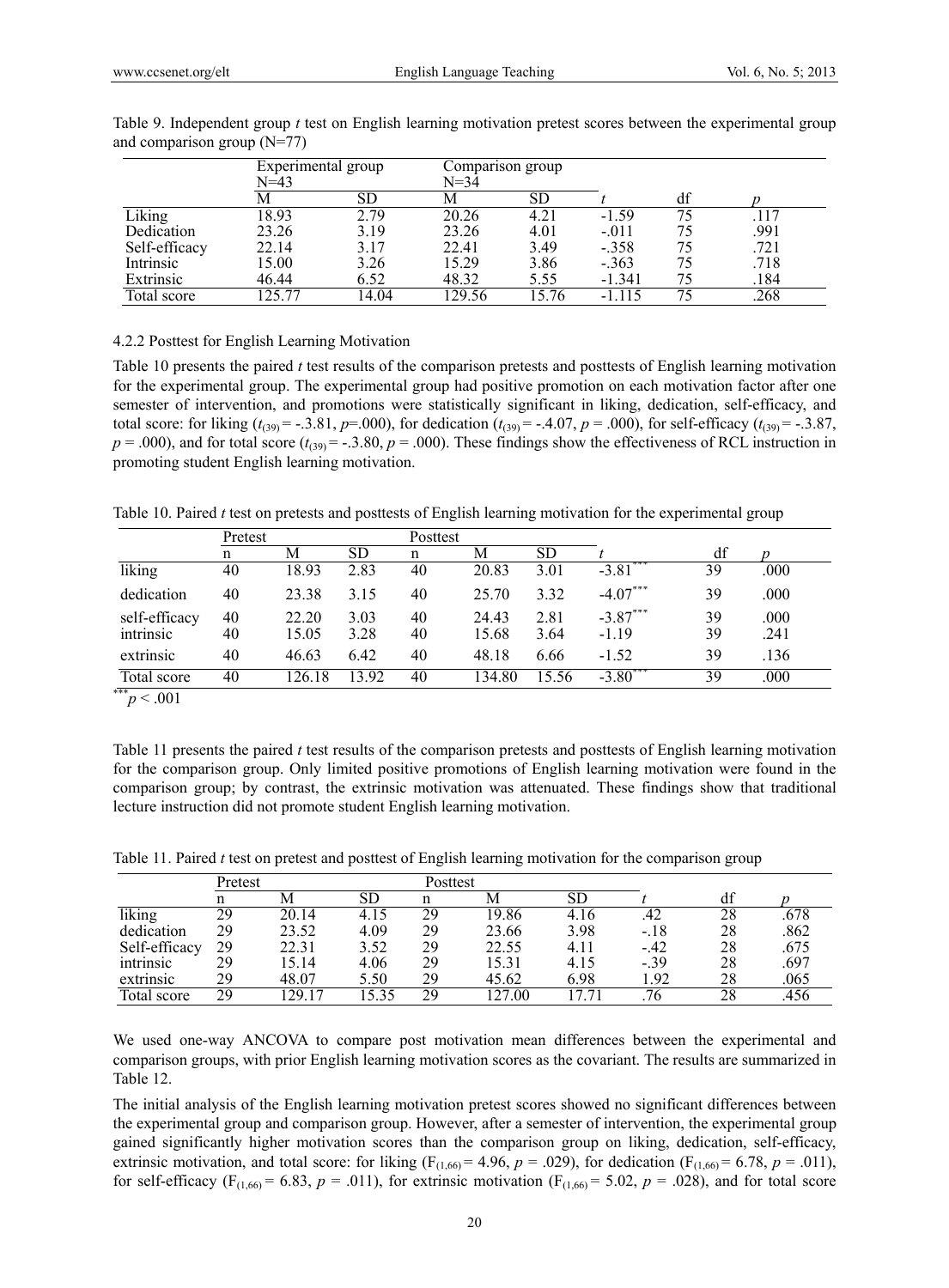$(F_{(1,66)} = 8.06, p = .006)$  and the effect sizes measured by eta squared  $(\eta^2)$  were .07, .093, .094, .071, and .109, respectively, each of which was considered a medium effect. These results indicate that RCL instruction caused students to enjoy English reading more, to willingly dedicate more time to English reading, to develop more confidence in English reading, and to enhance their extrinsic motivation.

Table 12. One-way ANCOVA comparing the posttest English learning motivation scores between the experimental group and comparison group (N=69)

| Motivation                     | $(n=40)$ | Experimental group |        |       | Comparison group<br>$(n=29)$ |        |      |      |  |
|--------------------------------|----------|--------------------|--------|-------|------------------------------|--------|------|------|--|
| factors                        | М        | SD                 | Adj. M | M     | SD                           | Adı. M |      |      |  |
| liking                         | 20.8     | 3.0                | 21.11  | 19.9  | 4.2                          | 19.47  | 4.96 | .070 |  |
| dedication                     | 25.7     | 3.3                | 25.73  | 23.7  | 4.0                          | 23.62  | 6.78 | .093 |  |
| self-efficacy                  | 24.4     | 2.8                | 24.45  | 22.6  | 4.1                          | 22.52  | 6.83 | .094 |  |
| intrinsic                      | l 5.7    | 3.6                | 15.70  | 15.3  | 4.2                          | 15.27  | 0.39 | .006 |  |
| extrinsic                      | 48.2     | 6.7                | 48.50  | 45.6  | 6.9                          | 45.18  | 5.02 | .071 |  |
| Total score                    | 134.8    | 5.6                | 135.59 | 127.0 | .7.7                         | 125.92 | 8.06 | .109 |  |
| **<br>$\sim$ 0.5<br>$\sim$ 0.1 |          |                    |        |       |                              |        |      |      |  |

 $p < 0.05$  $p < 0.01$ 

#### *4.3 Experimental Group Student Views on Reciprocal Cooperative Learning*

The Cooperative Learning Survey requested the experimental group members to compare their previous experience with traditional lecture instruction and their experience with cooperative learning instruction. Table 13 shows the student views on cooperative learning. For easier interpretation, the *strongly agree* and *agree* responses were merged into an *agree* response, and *strongly disagree* and *disagree* responses were merged into a *disagree* response. Table 13 shows that 80% of the students thought that cooperative learning could inspire them to active learning. Group discussion was the major method adopted in RCL classes, and over 85% of the students confirmed that group discussion benefited their reading comprehension, while 74% of the students believed that group discussion helped them obtain better midterm and final examination scores. In total, 71% of the students proved that they learned good study strategies or skills from their partners during the cooperative process. Approximately 60% of the students felt satisfied with their partners' performance during cooperative learning activities. Although students spent more time preparing and engaging in discussions in the cooperative process, 73% of the students preferred this method over traditional lecture instruction. In total, 52% of the students assented that cooperative learning brought more pleasure to their study. In summary, most of the experimental group students agreed that RCL instruction stimulated them to active learning, and improved their English reading comprehension; however, approximately 60% felt satisfied from interaction with their group members.

|                  | Compared with traditional lecture instruction,                                            | Agree      | N <sub>0</sub><br>difference | disagree |
|------------------|-------------------------------------------------------------------------------------------|------------|------------------------------|----------|
| Active learning  | cooperative learning inspires me to more active learning                                  | 80%        | 20%                          |          |
| $\overline{2}$ . | group discussion helps me grasp more key ideas from the text                              | 86%        | 14%                          |          |
| Group discussion | group discussion reminds me of neglected key points in the text 97%                       |            | 3%                           |          |
|                  | discussion helps me have more comprehensive 89%<br>group<br>understanding of the text     |            | 11%                          |          |
|                  | group discussion helps me determine the parts I don't really 88%<br>understand            |            | 12%                          |          |
|                  | group discussion helps me improve my exam scores                                          | 74%        | 26%                          |          |
| 4<br>Views of    | cooperative learning helps me realize others' study methods 71%<br>that benefit me.       |            | 23%                          | 6%       |
|                  | cooperative learning cooperative learning requires much more time to study                | 74%        | 16%                          |          |
|                  | cooperative learning brings more pleasure to study                                        | 52%        | 48%                          |          |
|                  | I prefer cooperative learning                                                             | 73%        | 27%                          |          |
|                  | cooperative learning increases my classroom participation                                 | 57%        | 30%                          | 3%       |
| Interactions     | cooperative learning helps me share and help others which 60%<br>confirms my abilities.   |            | 40%                          |          |
|                  | during cooperative learning, I<br>feel satisfied<br>with<br>interactions with my partners | the $66\%$ | 29%                          | 6%       |

|  | Table 13. Experimental group student views on cooperative learning |  |  |  |
|--|--------------------------------------------------------------------|--|--|--|
|  |                                                                    |  |  |  |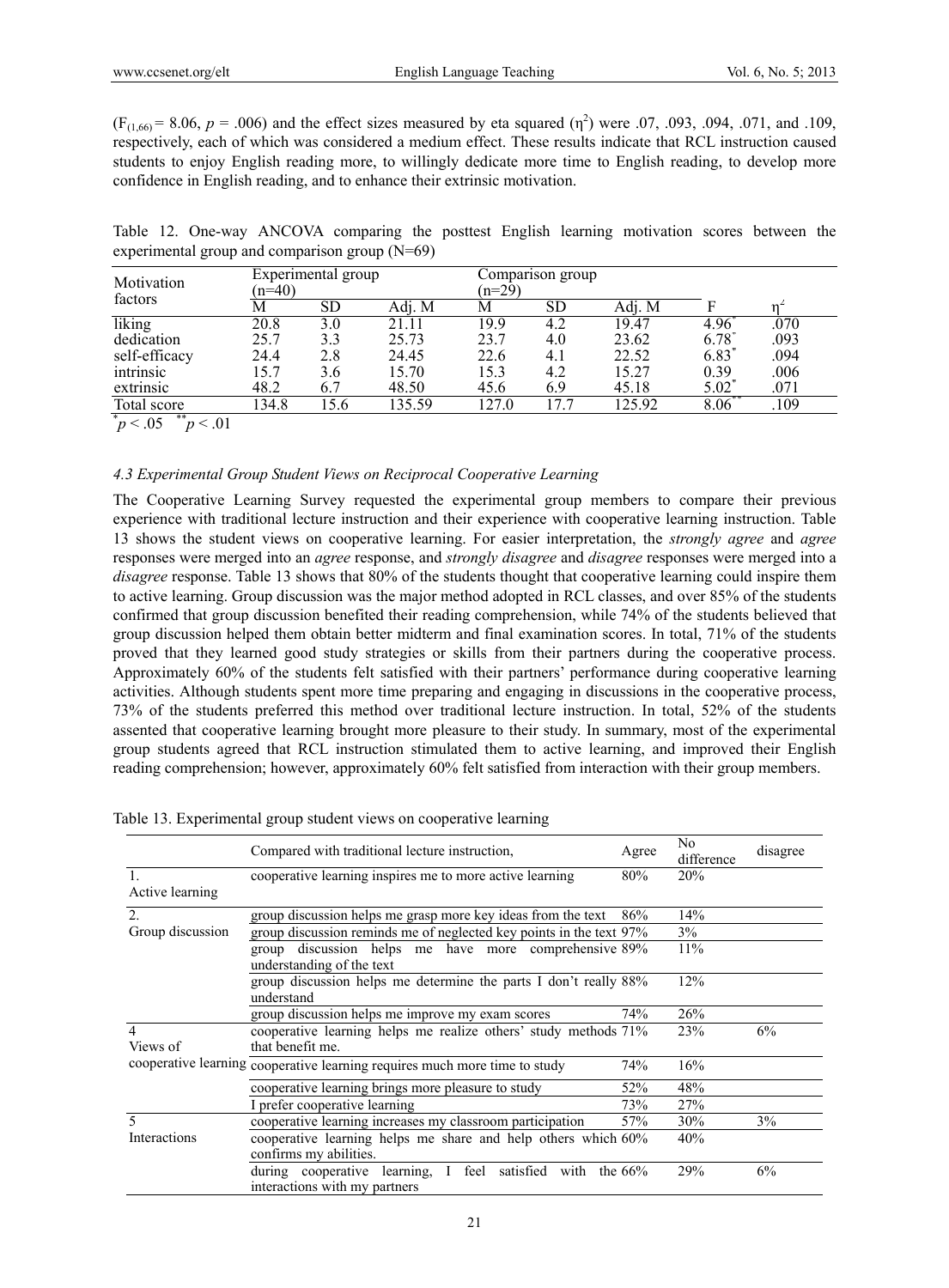#### *4.4 Student Perceptions of Teacher Instruction*

A questionnaire was administered to investigate the perception of both groups regarding teacher instruction. Table 14 shows no significant difference between the perceptions of either group regarding teacher instruction  $(t_{(76)} = .37, p = .712 > .05)$ . The result shows that teacher efforts and work attitude are similar, regardless of the groups.

| Table 14. Experimental- and comparison-group perceptions of teacher's instruction |  |  |  |
|-----------------------------------------------------------------------------------|--|--|--|
|                                                                                   |  |  |  |

|                             |    | Experimental group |            | Comparison group |          |  |  |  |
|-----------------------------|----|--------------------|------------|------------------|----------|--|--|--|
|                             |    | М                  | SD.        |                  | M        |  |  |  |
| Satisfaction of instruction | 43 |                    | 16.23 2.93 | 35               | 1597 329 |  |  |  |

#### **5. Conclusions and Discussion**

We explore how RCL instruction affected EFL freshmen in a college English reading course. The study findings are summarized and discussed as follows:

#### *5.1 Conclusions*

Students receiving RCL instruction performed significantly better on English reading comprehension examinations than students who were taught using traditional lecture instruction. For different proficiency levels of groups, the medium- and low-proficiency groups benefited more in English reading comprehension from cooperative learning instruction than from traditional lecture instruction. Our study results support the findings of previous studies conducted through reading comprehension and cooperative learning (Bolukbas, Keskin, Polat, 2011; Ghaith, 2003; Gomleksiz, 2007; Ning, 2011; Suh, 2009; Tsai, 2004).

Compared with traditional lecture instruction, RCL instruction created a significantly positive promotion in the student learning motivation, particularly in liking, dedication, self-efficacy, and extrinsic motivation. The results are also consistent with the findings of previous studies (Chen, 1998; Liao & Oescher, 2009; Manolas & Filho, 2011; Tsai, 2004).

#### *5.2 Discussion*

We showed that students who received RCL instruction had significantly higher liking, dedication, self-efficacy, and extrinsic motivation compared to students receiving traditional lecture instruction. The views of experimental group students expressed in the Cooperative Learning Survey indicated that in cooperative reading class, besides listening to the teacher lectures, they had more opportunities to actively learn by previewing the text, interacting with other group members, and helping each other during group discussions. Thus they obtained better reading comprehension, which enabled them to achieve higher self-efficacy. During group discussions, students obtained peer support and encouragement, which made them willing to devote more time to study and enjoy cooperative learning activities more than listening to teacher lectures. Therefore, over 86% of the students confirmed that the group discussion of RCL instruction benefited their reading comprehension, enhanced their scores, and increased their confidence.

Previous literature has indicated that social interaction and interactive learning of cooperative learning trigger the motivation necessary for reading comprehension to occur and to ensure reading and actively engaging with the text (Koda, 2005; Mathewson, 1994). Compared with the traditional lecture method, experimental group students articulated that reassurance from peers induced them to use more time to preview and study reading materials in greater depth. Cooperating with peers allowed them to work on reading materials more easily with the help of other group members, and they obtained encouragement, support, and achievement which enhanced their extrinsic motivation.

The success of cooperative learning in promoting student reading comprehension can attribute to the cognitive processes of cooperative learning. Group discussions, an essential part of RCL, facilitate student reading comprehension by fostering a supportive learning atmosphere, which provides more opportunities for explanation, logical inference, and debates to elaborate student understanding of reading materials, and makes ideas concrete (Liao & Oescher, 2009). Based on our classroom observation, RCL context encouraged student-based comprehension and textual interpretation through peer interactions, in which students co-constructed or reconstructed textual knowledge. Thus, besides higher motivation and easier access to obtain help, the cognitive processes of RCL is the main factor to increase student English reading comprehension.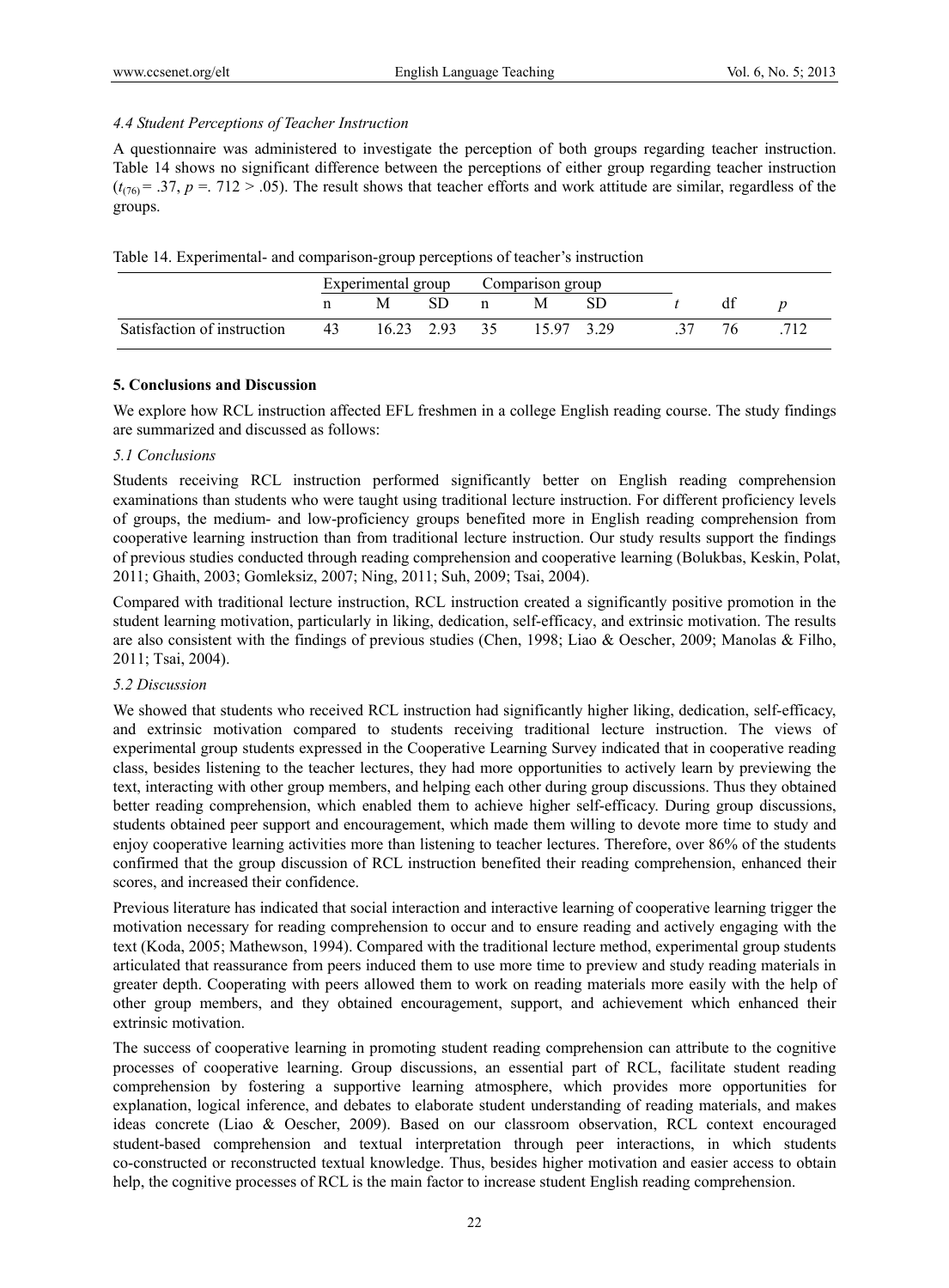Cooperative learning significantly promoted medium- and low-proficiency student English reading comprehension, but only offered limited benefits for high-proficiency students. Hill (1982) indicated that high-proficiency student performance did not reach the expected level because they could not obtain help from medium- and low-proficiency students when they encountered unsolved problems, and lacked a model to emulate. According to Vygotsky's scaffold theory, peer interactions allow students to enter the proximal development zone where a less able peer is able to enter a new area of potential development through problem-solving with someone who is more able (Vygotsky, 1978). This explains why medium- and low-proficiency students benefited from cooperative learning; they obtained help from higher-proficiency students facilitating their study of reading and rendering it more effective.

The study results prove that RCL instruction encourages active and interactive learning, which creates a positive learning atmosphere and causes students to enjoy and engage in their study of English reading. This consequently increases their confidence and motivation to promote effective reading comprehension for EFL freshmen.

#### *5.3 Limitations and Suggestions*

Negative feedback from experimental group students resulted when a few students showed minimal responsiveness to their individual accountability, such as not previewing reading material well and contributing little in group discussions, which affected the quiz performance of their group members. To solve this problem, we suggest that teachers frequently emphasize the rules and duties for cooperative learning in class, and remind group members to precisely rate the contribution of each group member to help teachers identify reluctant students and give them guidance and assistance to timely mend their actions. Based on our observation, sometimes certain group members did not get along well and affected the group-work effectiveness; thus, it is better to change group members whenever necessary.

Because this is a quantitative study, the limited number of questions incorporated into the survey questionnaire may not fully provide a comprehensive picture of student perceptions of cooperative learning. Future studies could collect some qualitative data such as interviews, to provide more insight into student perceptions of cooperative learning.

RCL instruction integrated into an EFL reading course is a challenging task for instruction because it requires more serious preparation and more effort by both teachers and students. However, it provides various benefits conducive to creating more positive learning motivation and promoting higher English reading comprehension. Teachers may assuredly view it as an effective instructional tool for EFL reading courses. We strongly suggest that teachers frequently use cooperative learning in university-level EFL reading classes.

#### **Acknowledgements**

Special thanks go to Hui-Yi Wu for collecting and analyzing the data and assisting in my English classes. I would like to thank Dr. Willis and Melissa Morgan for editing my manuscript and Valerio Puggioni for proofreading my manuscript.

## **References**

- Bolukbas, F., Keskin, F., & Polat, M. (2011). The effectiveness of cooperative learning in the reading comprehension skills in Turkish as a foreign language. *The Turkish Online Journal of Educational Technology, 10*(4), 330-335.
- Boyce, T. E., & Hineline, P. N. (2002). Interteaching: A strategy for enhancing the user-friendliness of behavioral arrangements in the college classroom. *The Behavior Analyst, 25*(2), 215-226.
- Brown, D. (2007). *Principles of language learning and teaching* (5th ed.). NJ: Prentice Hall.
- Calderon, M. (1990). *Cooperative learning for limited English proficient student.* Report No. 3 (ERIC Document Reproduction Service No. ED331584).
- Chen, H. C. (1998). The performance of junior college students studying English through cooperative learning. *Academic Journal of Kang-Ning, 1*(1), 73-88.
- Cohen, J. (1988). *Statistical power analysis for the behavior sciences* (2nd ed.). Hillsdale, NJ: Lawrence Earlbaum Associates.
- Cooley, T. (1997). *The Norton Sampler: Short essays for composition* (5th ed.). New York: W. W. Norton & Company.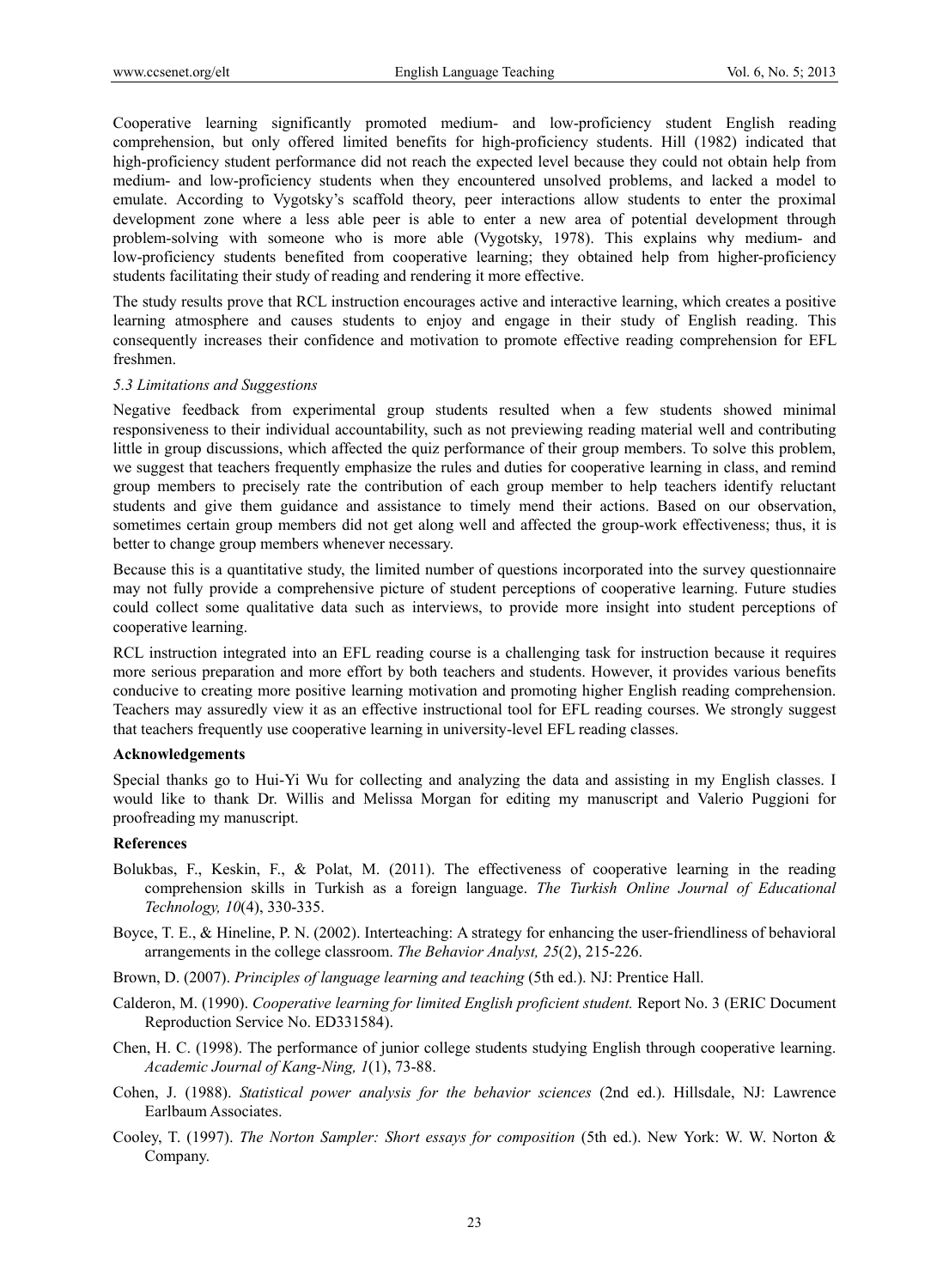- Fen, Gao (2011). Theme-based group teaching of college oral English: Endorsed by students in China EFL context. *English Language Teaching, 4*(1), 33-41.
- Fosnot, C. T., & Perry, R. S. (2005). Constructivism: A psychological of learning. In C. T. Fosnot (ed.), *Constructivism: Theory, perspectives and practice* (2nd ed., pp. 8-38). New York, NY: Teacher's College Press.
- Ghaith, G. M. (2003). Effects of the Learning Together Model of cooperative learning on English as a foreign language reading achievement, academic self-esteem, and feelings of school alienation. *Bilingual Research Journal, 27*, 451-474. http://dx.doi.org/10.1080%2F15235882.2003.10162603
- Ghaith, G. M., & El-Malak, M. A. (2004). Effect of Jigsaw II on literal and higher order EFL reading comprehension. *Educational Research and Evaluation, 10*, 101-115. http://dx.doi.org/10.1076/edre.10.2.105.27906
- Gillies, R. M., & Ashman, A. F. (2000). The effects of cooperative learning on students with learning difficulties in the lower elementary school. *Journal of Special Education, 34*(1), 19-27.
- Gladwin, R. F., & Stepp-Greany, J. (2008). An interactive, instructor-supported reading approach vs. traditional reading instruction in Spanish. *Foreign Language Annals, 41*(4), 687-701. http://dx.doi.org/10.1111%2Fj.1944-9720.2008.tb03325.x
- Gomleksiz, M. N. (2007). Effectiveness of cooperative learning (jigsaw II) method on teaching English as a foreign language to engineering students (Case of Firat University, Turkey). *European Journal of Engineering Education, 32*(5), 613-625. http://dx.doi.org/10.1080%2F03043790701433343
- Griffin, M. M., & Griffin, B. W. (1998). An investigation of the effects of reciprocal peer tutoring on achievement, self-efficacy, and test anxiety. *Contemporary Educational Psychology, 23*, 298-311. http://dx.doi.org/10.1006%2Fceps.1998.0971
- Hill, G. W. (1982). Group versus individual performance: Are N+1 heads better than one? *Psychology Bulletin*, *91*(3), 517-539. http://dx.doi.org/10.1037%2F%2F0033-2909.91.3.517
- Huckin, T. N., Haynes, M., & Coady, J. (1993). *Second Language Reading and Vocabulary Learning*. New York, NY: Ablex Pub. Co.
- Jin, L., & Cortazzi, M. (2004). English language teaching in China: A bridge to the future. In W. K. Ho, & R. Y. Wong (Eds.), *English Language Teaching in East Asia Today* (2nd ed.). Singapore: Eastern University Press. http://dx.doi.org/10.1080%2F0218879020220206
- Johnson, D. W., & Johnson, R. T. (1994). *Learning Together and Alone: Cooperative, competitive and individual learning*. Boston: Allyn and Bacon.
- Johnson, D. W., Johnson, R. T. (2002). Cooperative learning methods: A meta-analysis. *Journal of Research in Education, 12*(1), 5-24.
- Johnson, D. W., Johnson, R. T., & Holubec, E. J. (1998). *Cooperative in Classroom* (7th ed.). Edina, MN: Interaction Book Company.
- Johnson, D. W., Johnson, R. T., & Smith, K. A. (1991). *Active learning: Cooperation in the college classroom.* Edina, MN: Interaction Book.
- Johnson, D. W., Johnson, R. T., & Smith, K. A. (1998). Cooperative learning returns to college: What evidences is there that it works? *Change, 30,* 26-35. http://dx.doi.org/10.1080%2F00091389809602629
- Keller, F. S. (1968). Good-bye teacher. *Journal of Applied Behavior Analysis, 1*, 79-89. http://dx.doi.org/10.1901%2Fjaba.1968.1-79
- Kessler, C. (1992). *Cooperative Language Learning: A Teacher's Resource Book.* NJ: Prentice-Hall, Inc.
- Koda, K. (2005). *Insights into second language reading: A cross linguistic approach*. Cambridge: Cambridge University Press. http://dx.doi.org/10.1017%2FCBO9781139524841
- Law, Y. K. (2011). The effects of cooperative learning on enhancing Hong-Kong fifth graders' achievement goals, autonomous motivation and reading proficiency. *Journal of Research in Reading, 34*(4), 402-425. http://dx.doi.org/10.1111%2Fj.1467-9817.2010.01445.x
- Liao, H. C. (2009). Cooperative learning and EFL education: The past, the present, and the future. *Journal of National Taichung University: Humanities & Arts, 23*(2), 87-108.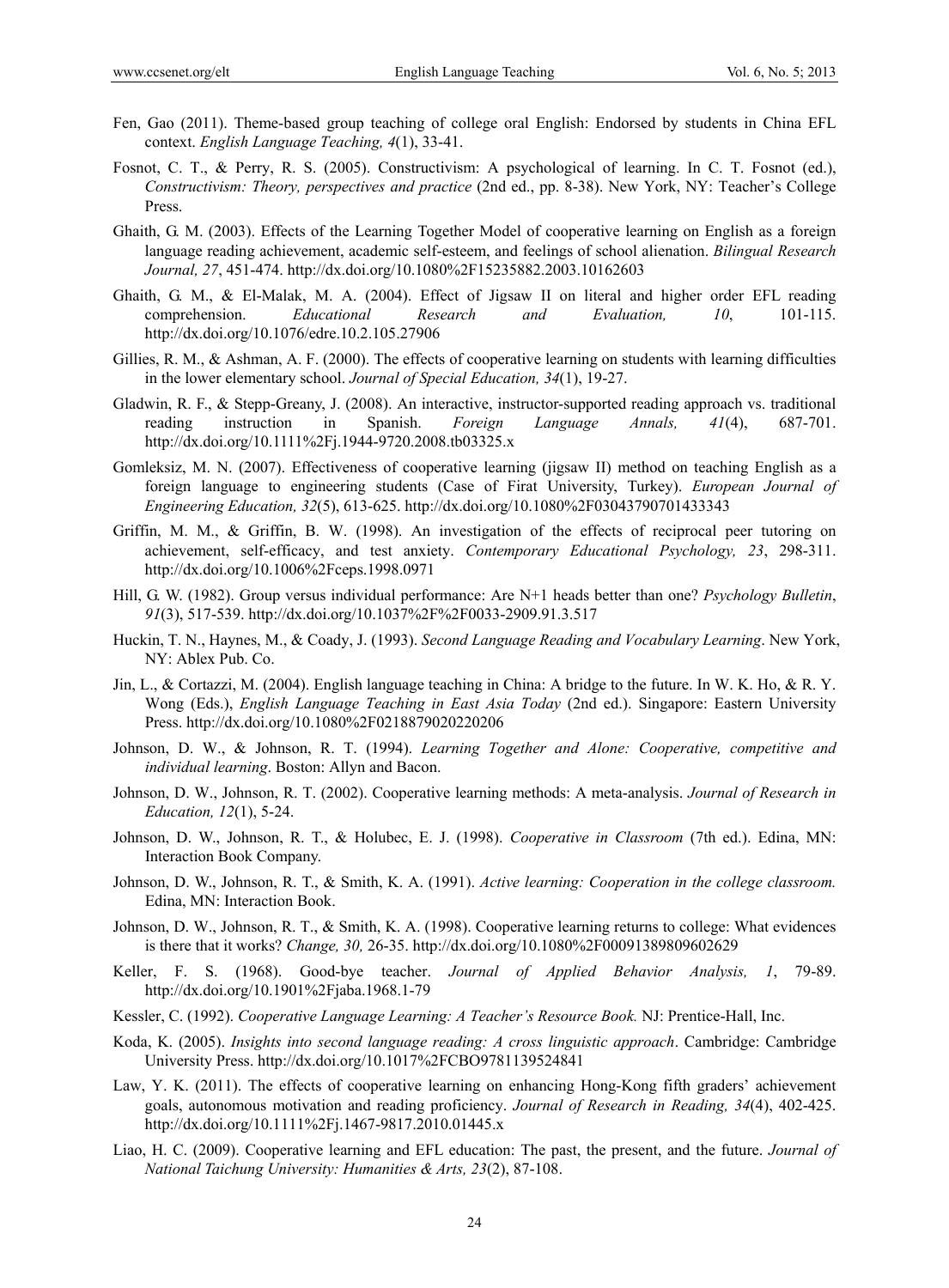- Liao, H. C., & Oescher, J. (2009). Does cooperative learning really enhance self-efficacy and task value of English grammar learners? *Journal of Education and Psychology, 32*(3), 24-54.
- Manolas, E., & Filho, W. L. (2011). The use of cooperative learning in dispelling student misconceptions on climate change. *Journal of Baltic Science Education, 10*(3), 168-182.
- Mathewson, G. C. (1994). Model of attitude influence upon reading and learning to read. In R. B. Ruddell, M. P. Ruddell, & H. Singer (Eds.), *Theoretical models and processes of reading* (4th ed.). Newark, DE: International Reading Association. http://dx.doi.org/10.1598%2F0872075028.50
- Meng, J. (2010). Cooperative learning method in the practice of English reading and speaking. *Journal of Language Teaching & Research, 1*(5), 701-703. http://dx.doi.org/10.4304%2Fjltr.1.5.701-703
- Morgan, B. M., Rosenberg, G. P., & Wells, L. (2010). Undergraduate Hispanic student response to cooperative learning. *College Teaching Methods & Styles Journal, 6*(1), 7-12.
- Ning, H. (2011). Adapting cooperative learning in tertiary ELT. *ELT Journal, 65*(1), 60-70. http://dx.doi.org/10.1093%2Felt%2Fccq021
- Pan, C. Y., & Huang, P. C. (2009). The development and evaluation of a web-based college English outside reading system for EFL freshmen. *JALT CALL Journal, 5*(3), 3-22.
- Pattanpichet, F. (2011). The effects of using collaborative learning to enhance students' English speaking achievement. *Journal of College Teaching & Learning, 8*(11), 1-11.
- Peng, I. N. (2002). EFL motivation and strategy used among Taiwanese senior high school learners. Unpublished master thesis, National Normal University, Taipei, Taiwan.
- Roever, C., & Pan, Y. (2008). GEPT: General English Proficiency Test. *Language Testing*, *25*(3), 403-418. http://dx.doi.org/10.1177%2F0265532208090159
- Robinson, F. P. (1970). *Effective Study* (4th ed.). New York, NY: Harper & Row.
- Roddy, H. L. (2009). A collaborative writing project for the intermediate level. *Teaching German, 42*(1), 68-73. http://dx.doi.org/10.1111%2Fj.1756-1221.2009.00037.x
- Saville, B. K., Zinn, T. E., & Elliott, M. P. (2005). Interteaching versus traditional methods of instruction: A preliminary analysis. *Teaching of Psychology, 32*(3), 161-163. http://dx.doi.org/10.1207%2Fs15328023top3203\_6
- Suh, J. S. (2009). Reading concepts in cooperative work by EFL college students. *English Teaching, 64*(2), 151-171.
- Suih, R. C. (2011). Can Web. 2.0 technology assist college students in learning English writing? Integrating "Facebook" and peer assessment with blended learning. *Australasian Journal of Education Technology, 27*(5), 829-845.
- Tsai, H. J. (2005). Cooperative Learning' Effects on Students: A Meta-analysis. Unpublished Master thesis, National Hsinchu University of Education, Hsinchu, Taiwan.
- Tsai, T. C. (2004). The effects of cooperative learning on teaching English reading comprehension and attitude of senior students in high school. *Journal of Research on Elementary Education, 13*, 261-283.
- Tseng, S. F. (2004). Cooperative Approaches to EFL teaching and learning. *Zeng Xiu General Education Journal, 1*, 245-270.
- Tuan, L. T. (2010). Infusing cooperative learning into an EFL classroom. *English Language Teaching, 3*(2), 64-77.
- Vygotsky, L. S. (1978). *Mind in society: The development of higher psychological processes*. Cambridge, MA: Harvard University Press.
- Wei, C. L. (1996). Cooperative English learning activities: Perceptions of Taiwanese college students. *Educational Research, 4*, 13-26.
- Zoghi, M., Mustapha, R., & Tg. Nor Rizan Mohd. Maasum, (2010). Collaborative strategic reading with university EFL learners. *Journal of College Reading and Learning, 41*(1), 67-94.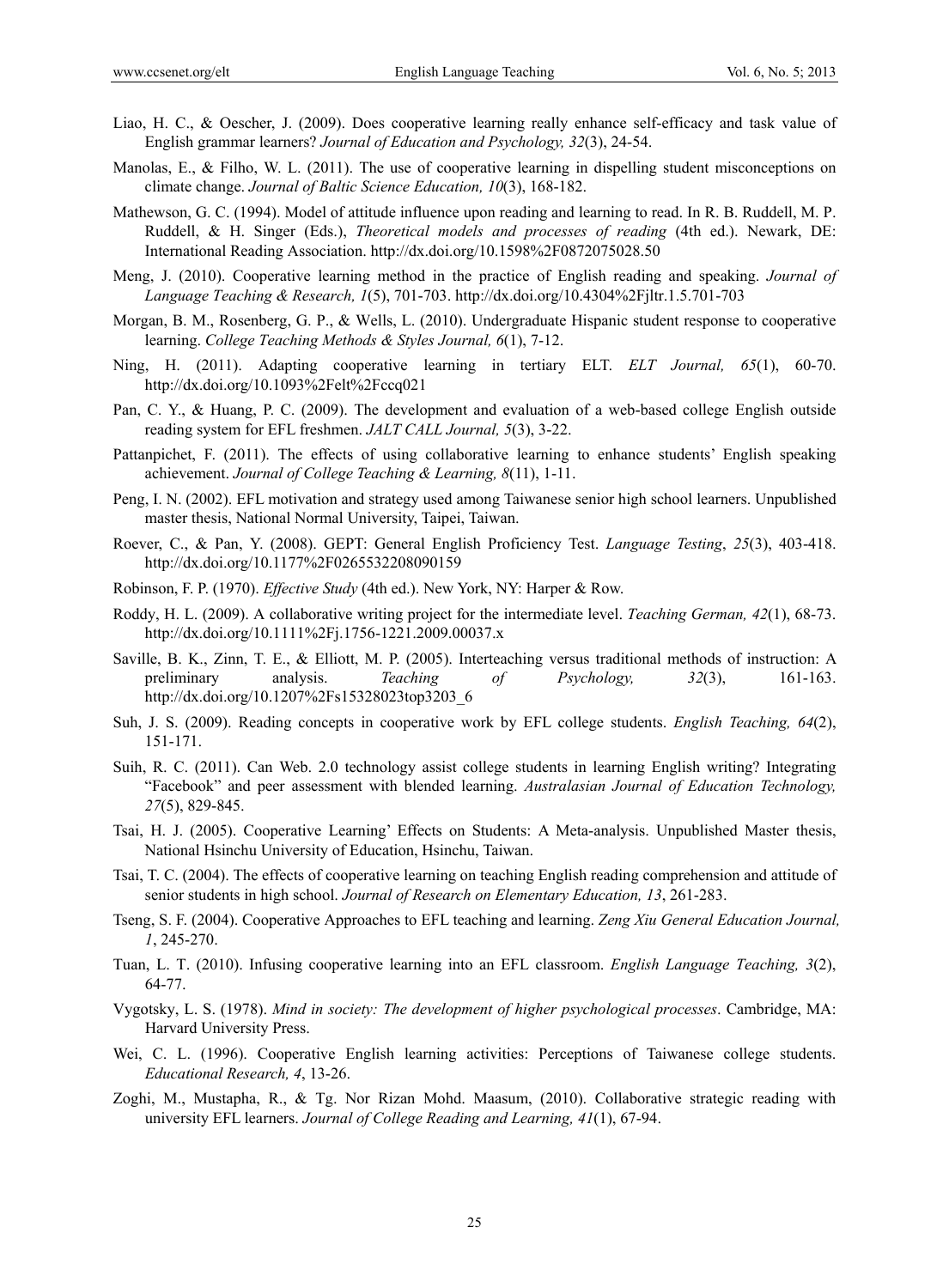# **Appendix 1: English Learning Motivation Scale**

Directions: Please indicate the extent to which you agree or disagree with each statement by encircling a number. (**5**=strongly agree **4**=agree **3**=somewhat agree **2**=disagree **1**=strongly disagree)

# **Liking**

# **Dedication**

| 7. Compared with other subjects, I take English classes most conscientiously.  5 4 3 2 1 |  |
|------------------------------------------------------------------------------------------|--|
|                                                                                          |  |
|                                                                                          |  |
|                                                                                          |  |
|                                                                                          |  |
|                                                                                          |  |
|                                                                                          |  |

# **Self-efficacy**

| 14. I think I understand the content that my English teacher teaches.            | 54321 |
|----------------------------------------------------------------------------------|-------|
|                                                                                  | 54321 |
|                                                                                  | 54321 |
|                                                                                  | 54321 |
|                                                                                  | 54321 |
| 19. I feel a great sense of accomplishment when I finish my English assignments. | 54321 |
|                                                                                  | 54321 |

# **Intrinsic motivation**

|  | 54321 |
|--|-------|
|  | 54321 |
|  | 54321 |
|  | 54321 |
|  | 54321 |

# **Extrinsic motivation**

|                                                                   | 54321 |
|-------------------------------------------------------------------|-------|
|                                                                   |       |
| 28. Good English ability makes me get respect from my classmates. | 54321 |
|                                                                   | 54321 |